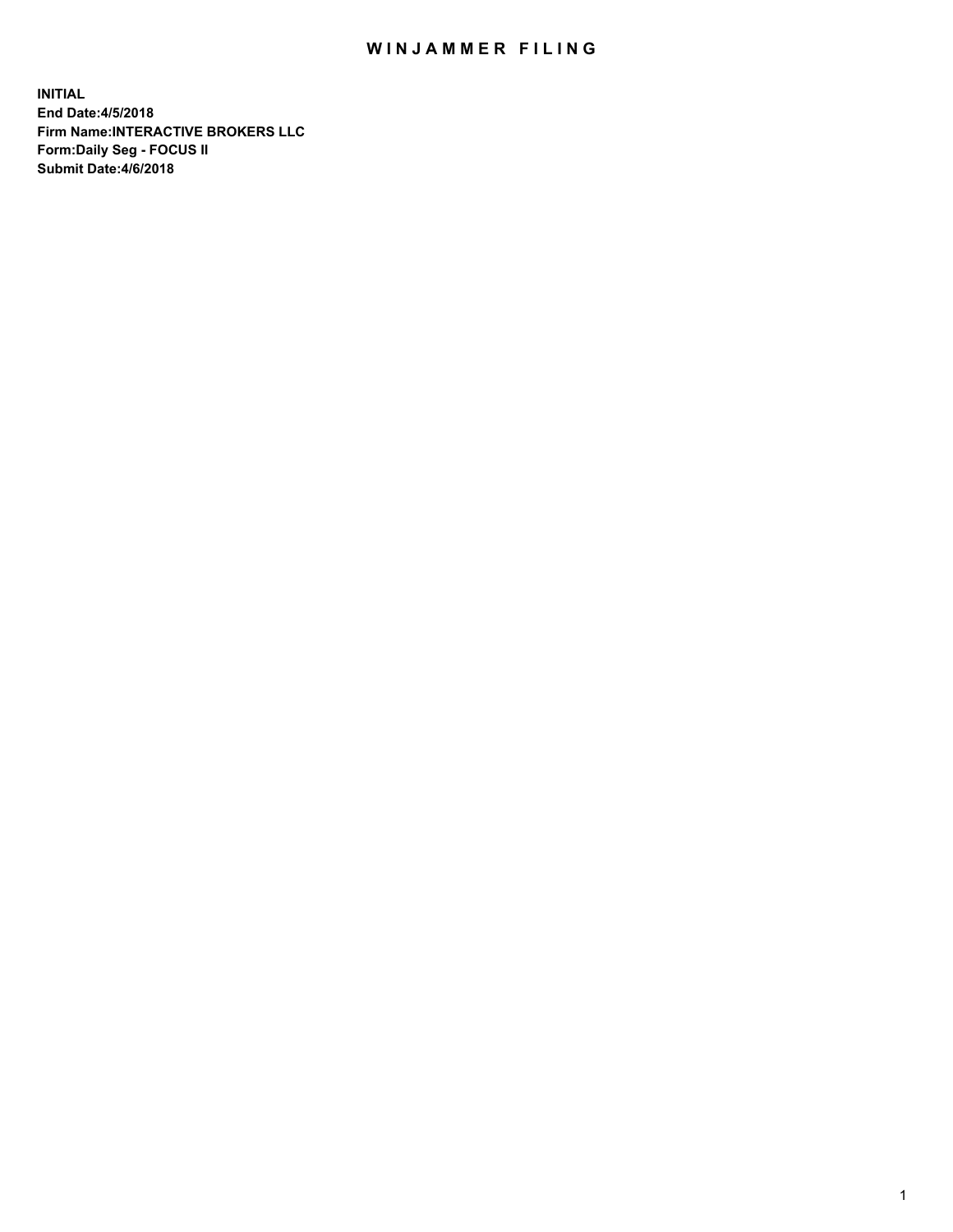## **INITIAL End Date:4/5/2018 Firm Name:INTERACTIVE BROKERS LLC Form:Daily Seg - FOCUS II Submit Date:4/6/2018 Daily Segregation - Cover Page**

| Name of Company<br><b>Contact Name</b><br><b>Contact Phone Number</b><br><b>Contact Email Address</b>                                                                                                                                                                                                                          | <b>INTERACTIVE BROKERS LLC</b><br>James Menicucci<br>203-618-8085<br>jmenicucci@interactivebrokers.c<br>om |
|--------------------------------------------------------------------------------------------------------------------------------------------------------------------------------------------------------------------------------------------------------------------------------------------------------------------------------|------------------------------------------------------------------------------------------------------------|
| FCM's Customer Segregated Funds Residual Interest Target (choose one):<br>a. Minimum dollar amount: ; or<br>b. Minimum percentage of customer segregated funds required:%; or<br>c. Dollar amount range between: and; or<br>d. Percentage range of customer segregated funds required between:% and%.                          | $\overline{\mathbf{0}}$<br>$\overline{\mathbf{0}}$<br>155,000,000 245,000,000<br>00                        |
| FCM's Customer Secured Amount Funds Residual Interest Target (choose one):<br>a. Minimum dollar amount: ; or<br>b. Minimum percentage of customer secured funds required:%; or<br>c. Dollar amount range between: and; or<br>d. Percentage range of customer secured funds required between: % and %.                          | $\overline{\mathbf{0}}$<br>$\mathbf 0$<br>80,000,000 120,000,000<br>00                                     |
| FCM's Cleared Swaps Customer Collateral Residual Interest Target (choose one):<br>a. Minimum dollar amount: ; or<br>b. Minimum percentage of cleared swaps customer collateral required:% ; or<br>c. Dollar amount range between: and; or<br>d. Percentage range of cleared swaps customer collateral required between:% and%. | $\overline{\mathbf{0}}$<br>$\underline{\mathbf{0}}$<br>0 <sub>0</sub><br>0 <sub>0</sub>                    |

Attach supporting documents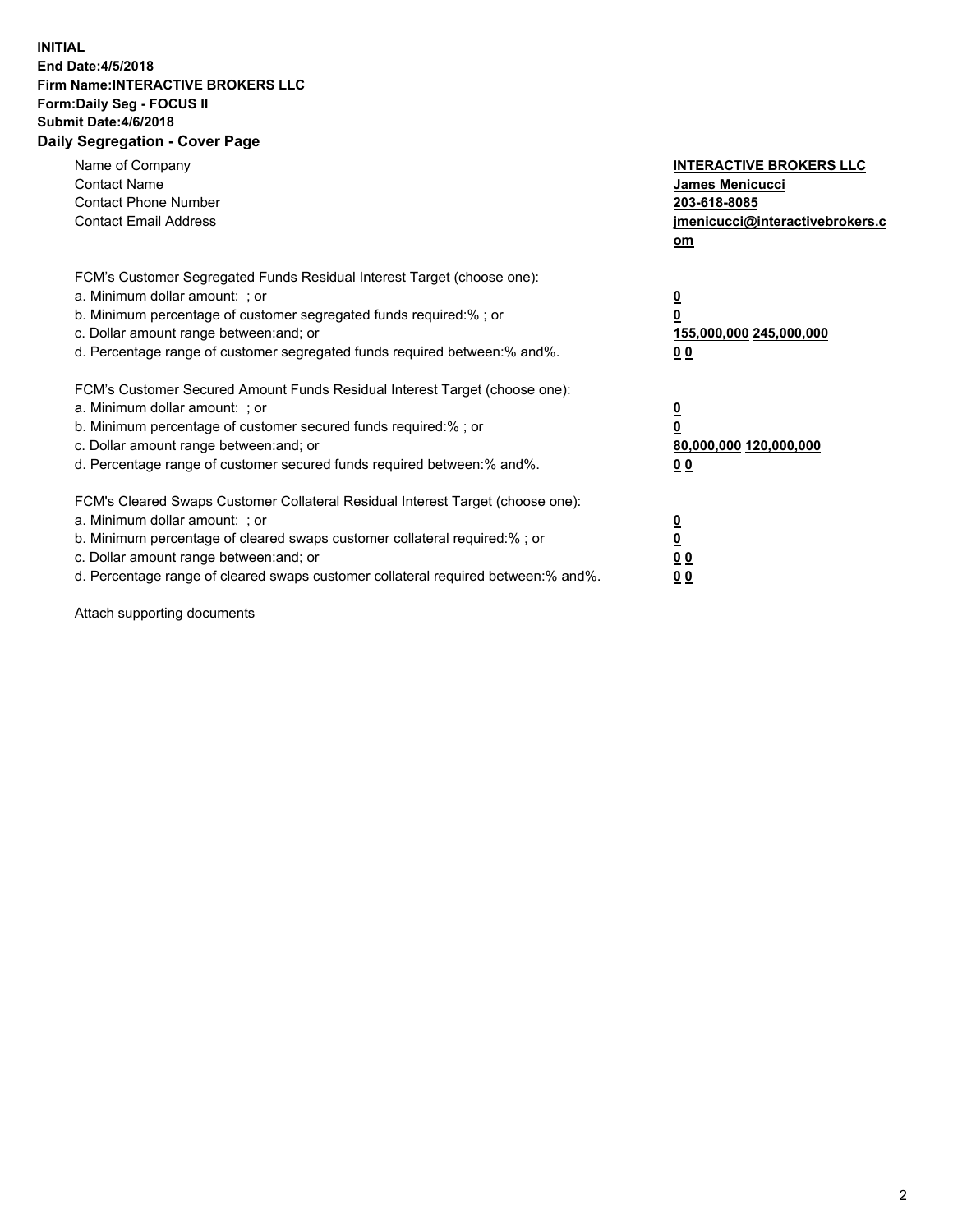## **INITIAL End Date:4/5/2018 Firm Name:INTERACTIVE BROKERS LLC Form:Daily Seg - FOCUS II Submit Date:4/6/2018 Daily Segregation - Secured Amounts**

|                                                                         | Daily Jegregation - Jeculed Aniounts                                                        |                                                |
|-------------------------------------------------------------------------|---------------------------------------------------------------------------------------------|------------------------------------------------|
|                                                                         | Foreign Futures and Foreign Options Secured Amounts                                         |                                                |
|                                                                         | Amount required to be set aside pursuant to law, rule or regulation of a foreign            | $0$ [7305]                                     |
|                                                                         | government or a rule of a self-regulatory organization authorized thereunder                |                                                |
| 1.                                                                      | Net ledger balance - Foreign Futures and Foreign Option Trading - All Customers             |                                                |
|                                                                         | A. Cash                                                                                     | 451,154,098 [7315]                             |
|                                                                         | B. Securities (at market)                                                                   | 0 [7317]                                       |
| 2.                                                                      | Net unrealized profit (loss) in open futures contracts traded on a foreign board of trade   | -14,156,664 [7325]                             |
| 3.                                                                      | Exchange traded options                                                                     |                                                |
|                                                                         | a. Market value of open option contracts purchased on a foreign board of trade              | 71,277 [7335]                                  |
|                                                                         | b. Market value of open contracts granted (sold) on a foreign board of trade                | -40,133 <sup>[7337]</sup>                      |
| 4.                                                                      | Net equity (deficit) (add lines 1.2. and 3.)                                                | 437,028,578 [7345]                             |
| 5.                                                                      | Account liquidating to a deficit and account with a debit balances - gross amount           | 2,823 [7351]                                   |
|                                                                         | Less: amount offset by customer owned securities                                            | 0 [7352] 2,823 [7354]                          |
| 6.                                                                      | Amount required to be set aside as the secured amount - Net Liquidating Equity              | 437,031,401 [7355]                             |
|                                                                         | Method (add lines 4 and 5)                                                                  |                                                |
| 7.                                                                      | Greater of amount required to be set aside pursuant to foreign jurisdiction (above) or line | 437,031,401 [7360]                             |
|                                                                         | 6.                                                                                          |                                                |
|                                                                         | FUNDS DEPOSITED IN SEPARATE REGULATION 30.7 ACCOUNTS                                        |                                                |
| 1 <sub>1</sub>                                                          | Cash in banks                                                                               |                                                |
|                                                                         | A. Banks located in the United States                                                       | 97,584,202 [7500]                              |
|                                                                         | B. Other banks qualified under Regulation 30.7                                              | 0 [7520] 97,584,202 [7530]                     |
| 2.                                                                      | Securities                                                                                  |                                                |
|                                                                         | A. In safekeeping with banks located in the United States                                   | 348,905,965 [7540]                             |
|                                                                         | B. In safekeeping with other banks qualified under Regulation 30.7                          | 0 [7560] 348,905,965 [7570]                    |
| 3.                                                                      | Equities with registered futures commission merchants                                       |                                                |
|                                                                         | A. Cash                                                                                     | $0$ [7580]                                     |
|                                                                         | <b>B.</b> Securities                                                                        | $0$ [7590]                                     |
|                                                                         | C. Unrealized gain (loss) on open futures contracts                                         | $0$ [7600]                                     |
|                                                                         | D. Value of long option contracts                                                           | $0$ [7610]                                     |
|                                                                         | E. Value of short option contracts                                                          | 0 [7615] 0 [7620]                              |
| 4.<br>Amounts held by clearing organizations of foreign boards of trade |                                                                                             |                                                |
|                                                                         | A. Cash                                                                                     | $0$ [7640]                                     |
|                                                                         | <b>B.</b> Securities                                                                        | $0$ [7650]                                     |
|                                                                         | C. Amount due to (from) clearing organization - daily variation                             | $0$ [7660]                                     |
|                                                                         | D. Value of long option contracts                                                           | $0$ [7670]                                     |
|                                                                         | E. Value of short option contracts                                                          | 0 [7675] 0 [7680]                              |
| 5.                                                                      | Amounts held by members of foreign boards of trade                                          |                                                |
|                                                                         | A. Cash                                                                                     | 117,825,540 [7700]                             |
|                                                                         | <b>B.</b> Securities                                                                        | $0$ [7710]                                     |
|                                                                         | C. Unrealized gain (loss) on open futures contracts                                         | 4,943,161 [7720]                               |
|                                                                         | D. Value of long option contracts                                                           | 71,277 [7730]                                  |
|                                                                         | E. Value of short option contracts                                                          | <mark>-40,133</mark> [7735] 112,913,523 [7740] |
| 6.                                                                      | Amounts with other depositories designated by a foreign board of trade                      | $0$ [7760]                                     |
| 7.                                                                      | Segregated funds on hand                                                                    | $0$ [7765]                                     |
| 8.                                                                      | Total funds in separate section 30.7 accounts                                               | 559,403,690 [7770]                             |
| 9.                                                                      | Excess (deficiency) Set Aside for Secured Amount (subtract line 7 Secured Statement         | 122,372,289 [7380]                             |
|                                                                         | Page 1 from Line 8)                                                                         |                                                |
| 10.                                                                     | Management Target Amount for Excess funds in separate section 30.7 accounts                 | 80,000,000 [7780]                              |
| 11.                                                                     | Excess (deficiency) funds in separate 30.7 accounts over (under) Management Target          | 42,372,289 [7785]                              |
|                                                                         |                                                                                             |                                                |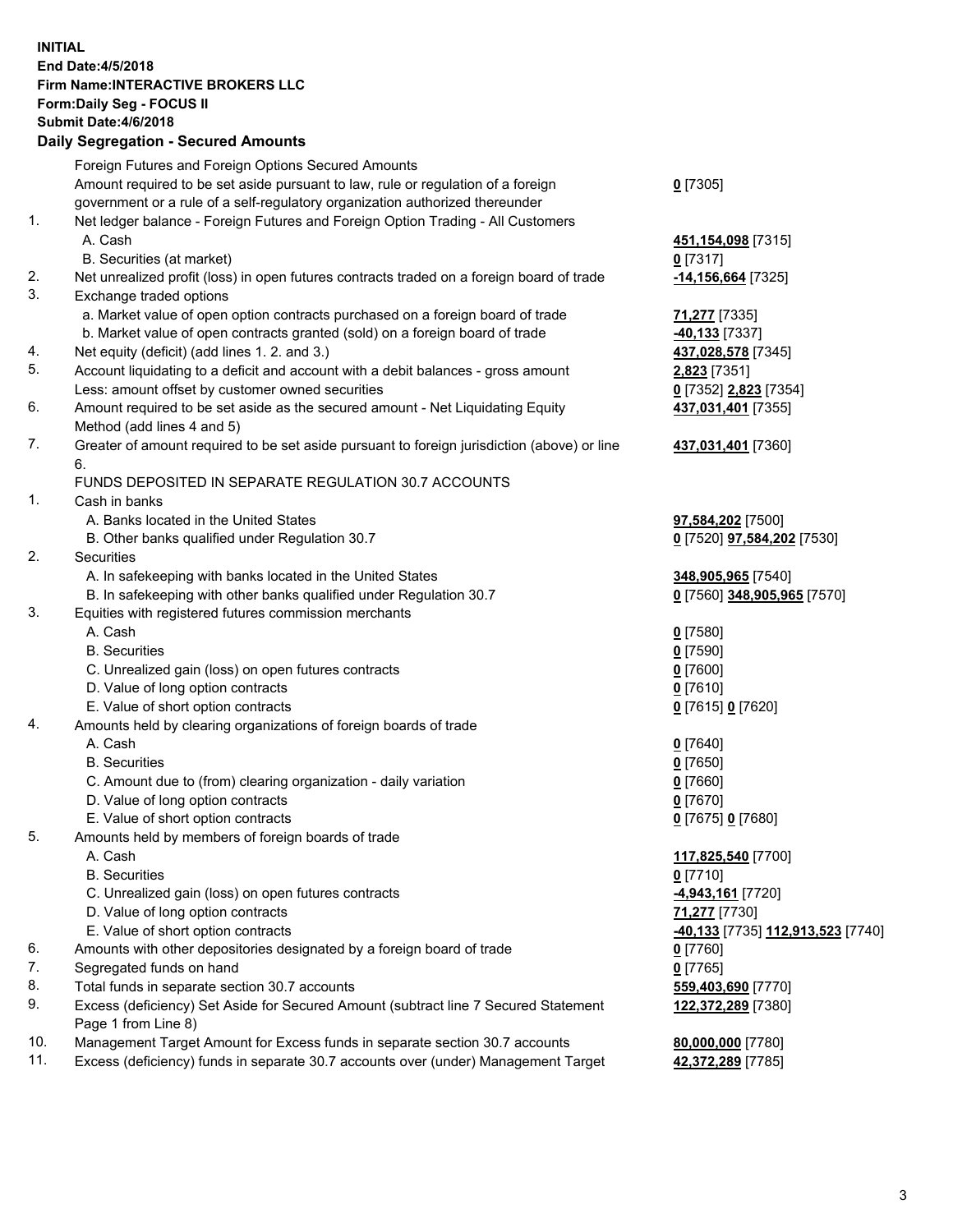**INITIAL End Date:4/5/2018 Firm Name:INTERACTIVE BROKERS LLC Form:Daily Seg - FOCUS II Submit Date:4/6/2018 Daily Segregation - Segregation Statement** SEGREGATION REQUIREMENTS(Section 4d(2) of the CEAct) 1. Net ledger balance A. Cash **4,115,890,969** [7010] B. Securities (at market) **0** [7020] 2. Net unrealized profit (loss) in open futures contracts traded on a contract market **65,224,176** [7030] 3. Exchange traded options A. Add market value of open option contracts purchased on a contract market **219,094,105** [7032] B. Deduct market value of open option contracts granted (sold) on a contract market **-244,471,539** [7033] 4. Net equity (deficit) (add lines 1, 2 and 3) **4,155,737,711** [7040] 5. Accounts liquidating to a deficit and accounts with debit balances - gross amount **308,429** [7045] Less: amount offset by customer securities **0** [7047] **308,429** [7050] 6. Amount required to be segregated (add lines 4 and 5) **4,156,046,140** [7060] FUNDS IN SEGREGATED ACCOUNTS 7. Deposited in segregated funds bank accounts A. Cash **458,130,589** [7070] B. Securities representing investments of customers' funds (at market) **2,764,565,005** [7080] C. Securities held for particular customers or option customers in lieu of cash (at market) **0** [7090] 8. Margins on deposit with derivatives clearing organizations of contract markets A. Cash **21,186,161** [7100] B. Securities representing investments of customers' funds (at market) **1,167,134,276** [7110] C. Securities held for particular customers or option customers in lieu of cash (at market) **0** [7120] 9. Net settlement from (to) derivatives clearing organizations of contract markets **9,461,825** [7130] 10. Exchange traded options A. Value of open long option contracts **218,840,861** [7132] B. Value of open short option contracts **-244,425,413** [7133] 11. Net equities with other FCMs A. Net liquidating equity **0** [7140] B. Securities representing investments of customers' funds (at market) **0** [7160] C. Securities held for particular customers or option customers in lieu of cash (at market) **0** [7170] 12. Segregated funds on hand **0** [7150] 13. Total amount in segregation (add lines 7 through 12) **4,394,893,304** [7180] 14. Excess (deficiency) funds in segregation (subtract line 6 from line 13) **238,847,164** [7190] 15. Management Target Amount for Excess funds in segregation **155,000,000** [7194]

16. Excess (deficiency) funds in segregation over (under) Management Target Amount Excess

**83,847,164** [7198]